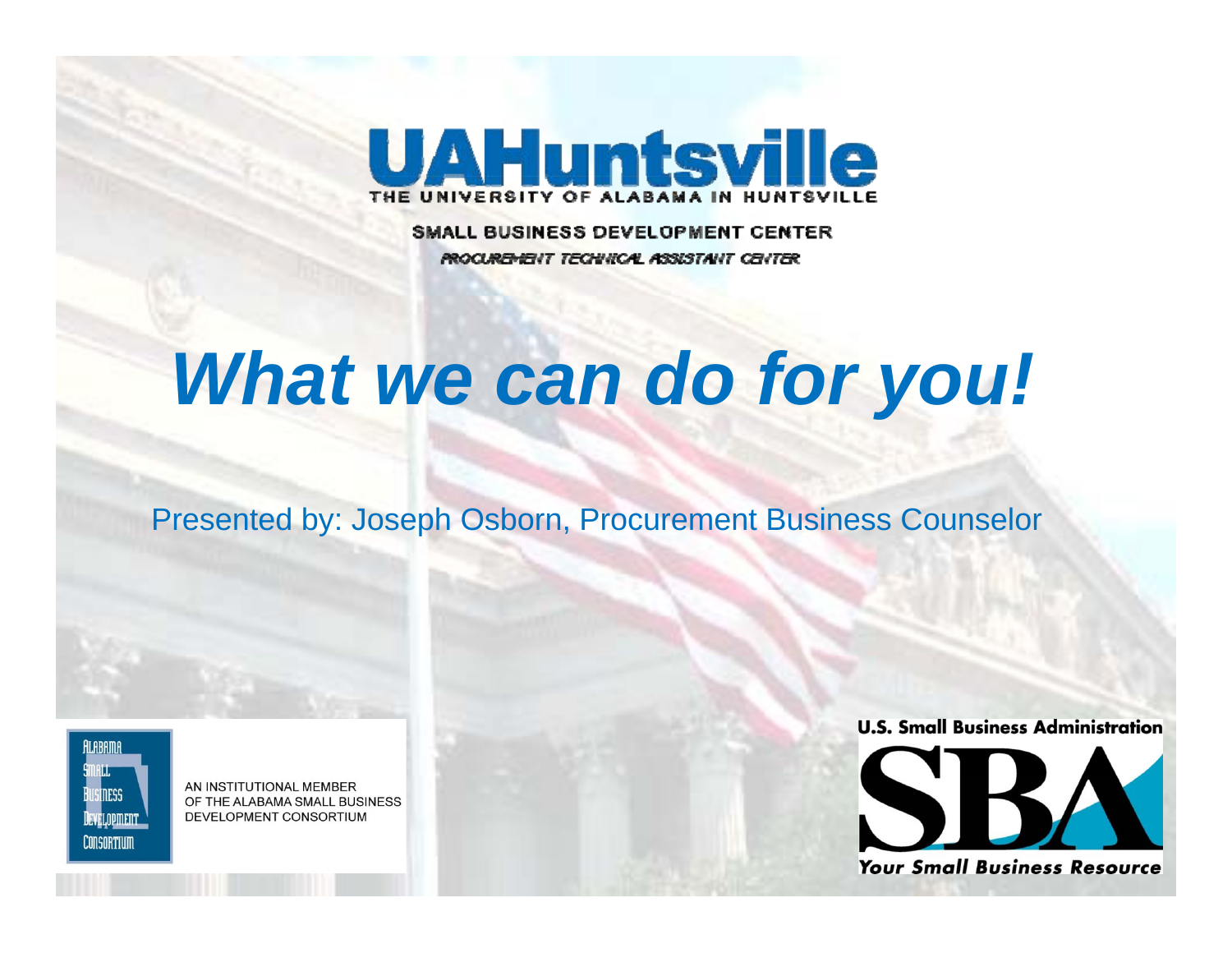# **INTRODUCTION**

- $\bullet$ KannanGrant ‐ Interim Director
- Jeff Smith-Associate Director
- $\bullet$ ● Steve Briere- Associate Director
- $\bullet$  Joseph Osborn ‐ Procurement Business Counselor
- • Mary Jane Fleming ‐ Procurement Specialist
- • Beverly Pike ‐ Office Manager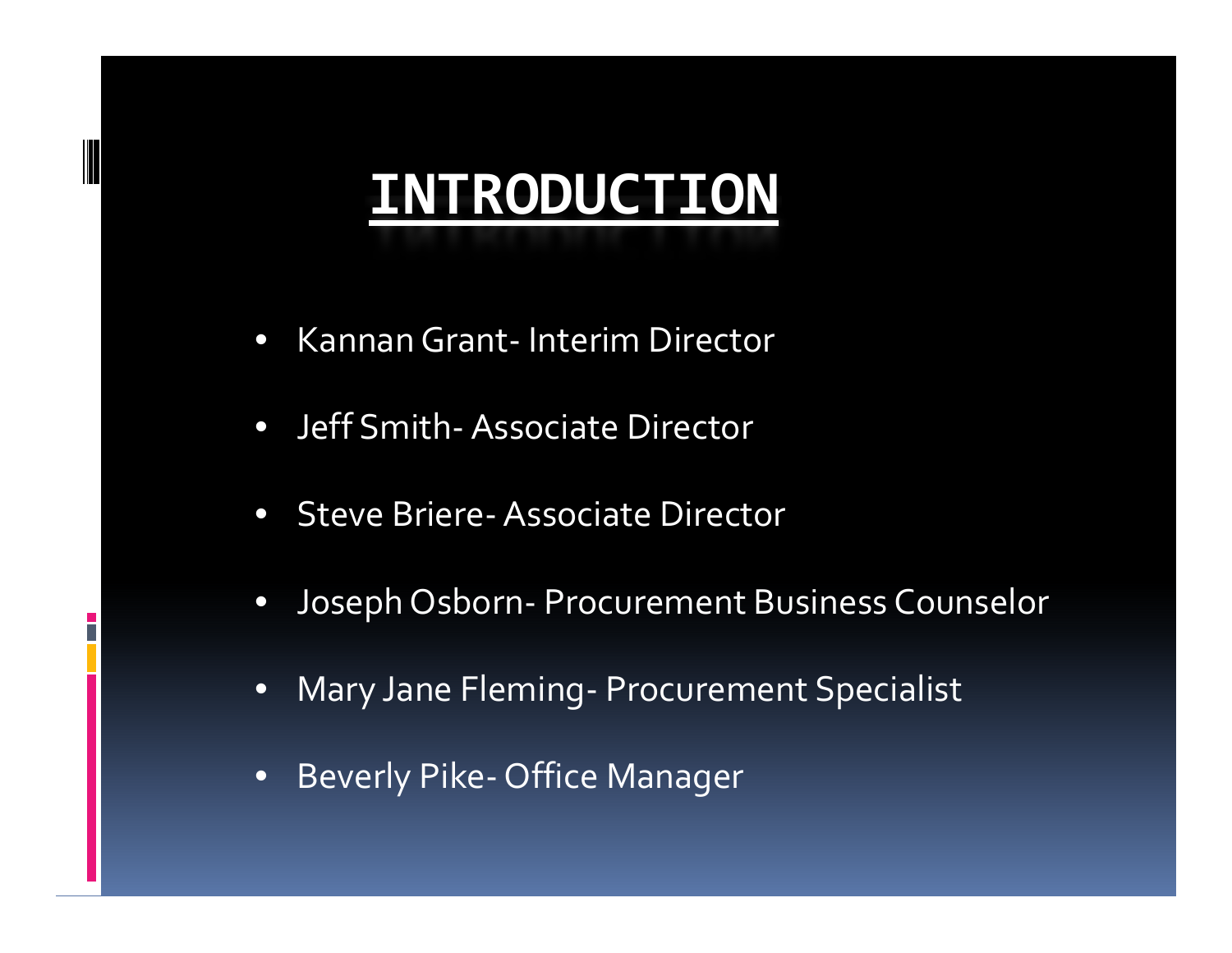| <b>Medical</b><br>Hardware<br>GO<br>Search:<br><b>DEFENSE LOGISTICS AGENCY</b><br>CD <sup>2</sup><br><b>Cloth The Warlighters Logistics Combat Support Agency</b> |                                                                                                                                                                                                                                                                                                                                      |
|-------------------------------------------------------------------------------------------------------------------------------------------------------------------|--------------------------------------------------------------------------------------------------------------------------------------------------------------------------------------------------------------------------------------------------------------------------------------------------------------------------------------|
|                                                                                                                                                                   | <b>Contact Us   Home</b><br><b>Welcome to the Office of Small Business Programs</b>                                                                                                                                                                                                                                                  |
| Home                                                                                                                                                              | <b>What DLA Buys</b><br><b>Doing Business with DLA</b><br><b>PTAP</b><br><b>SB Offices</b><br><b>Contact Us</b><br><b>PTAP</b>                                                                                                                                                                                                       |
| <b>Small</b><br><b>Business</b>                                                                                                                                   | What is the PTAP?                                                                                                                                                                                                                                                                                                                    |
| <b>SDB/8(a)</b>                                                                                                                                                   | The DoD Procurement Technical Assistance Cooperative Agreement Program was<br>established by Congress in 1985. The purpose of the program is to generate                                                                                                                                                                             |
| <b>HUBZone</b>                                                                                                                                                    | employment and to improve the general economy of a locality by assisting business<br>firms in obtaining and performing under federal, state, and local government<br>contracts.                                                                                                                                                      |
| Veteran-<br><b>Owned/Service</b><br><b>Disabled</b>                                                                                                               | The Defense Logistics Agency, on behalf of the Secretary of Defense, administers the DoD PTAP.                                                                                                                                                                                                                                       |
| Women-<br>Owned                                                                                                                                                   | The Program is funded through a cost-sharing Cooperative Agreement with the Department of Defense to<br>establish Procurement Technical Assistance Centers (PTACs), who are charged with assisting<br>businesses in learning how to do business with federal, state, and local governments.                                          |
| Sub-<br><b>Contracting</b>                                                                                                                                        | PTA Centers are a local resource available at no or nominal cost that can provide assistance to business<br>firms in marketing their products and services. They offer training to businesses on how to research and<br>bid on contracts, assist with registration requirements, provide bid-matching services, and assist with pre- |
| <b>Set-Asides</b>                                                                                                                                                 | and post contracting issues.                                                                                                                                                                                                                                                                                                         |
| <b>Other Links</b>                                                                                                                                                | <b>CURRENT LISTING OF PROCUREMENT TECHNICAL ASSISTANCE CENTERS</b><br>Click on your State for the location of the nearest PTAC                                                                                                                                                                                                       |
|                                                                                                                                                                   | Information for PTAP funding recipients                                                                                                                                                                                                                                                                                              |

**Privacy/Security** 

**Accessibility** 

т

ı.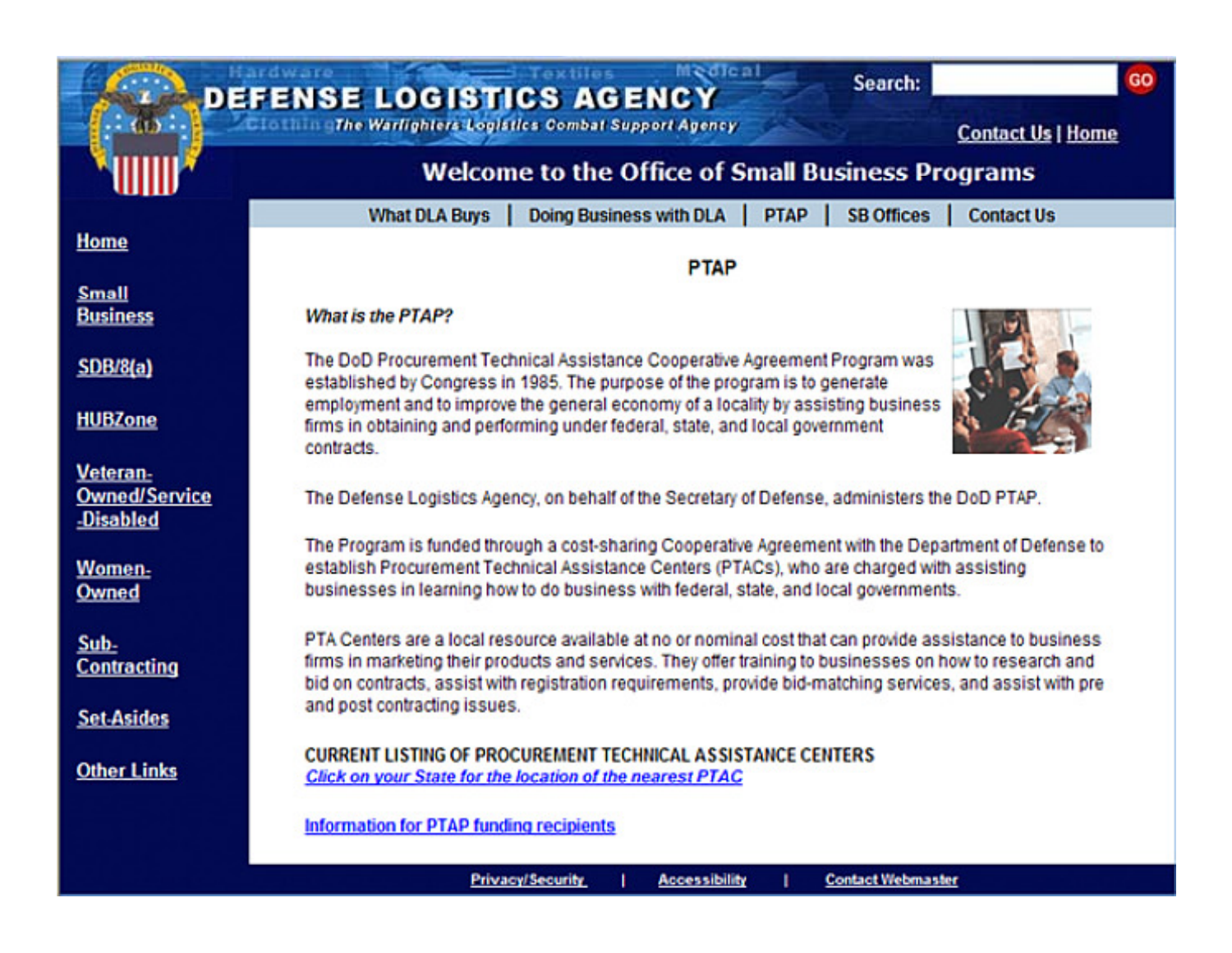# **ALABAMA PROCUREMENT TECHNICAL ASSISTANCE CENTER**

The Alabama Procurement Technical Assistance Centers are par<sup>t</sup> of <sup>a</sup> congressionally authorized initiative to assist businesses in marketing their goods and services to the U.S. Department of Defense, other federal agencies, and state and local governments. Each PTAC is dedicated to supporting our national security by ensuring <sup>a</sup> broad base of capable suppliers for the defense industry and other agencies, and to bringing the economic benefits of federal, state and local contracting to Alabama businesses.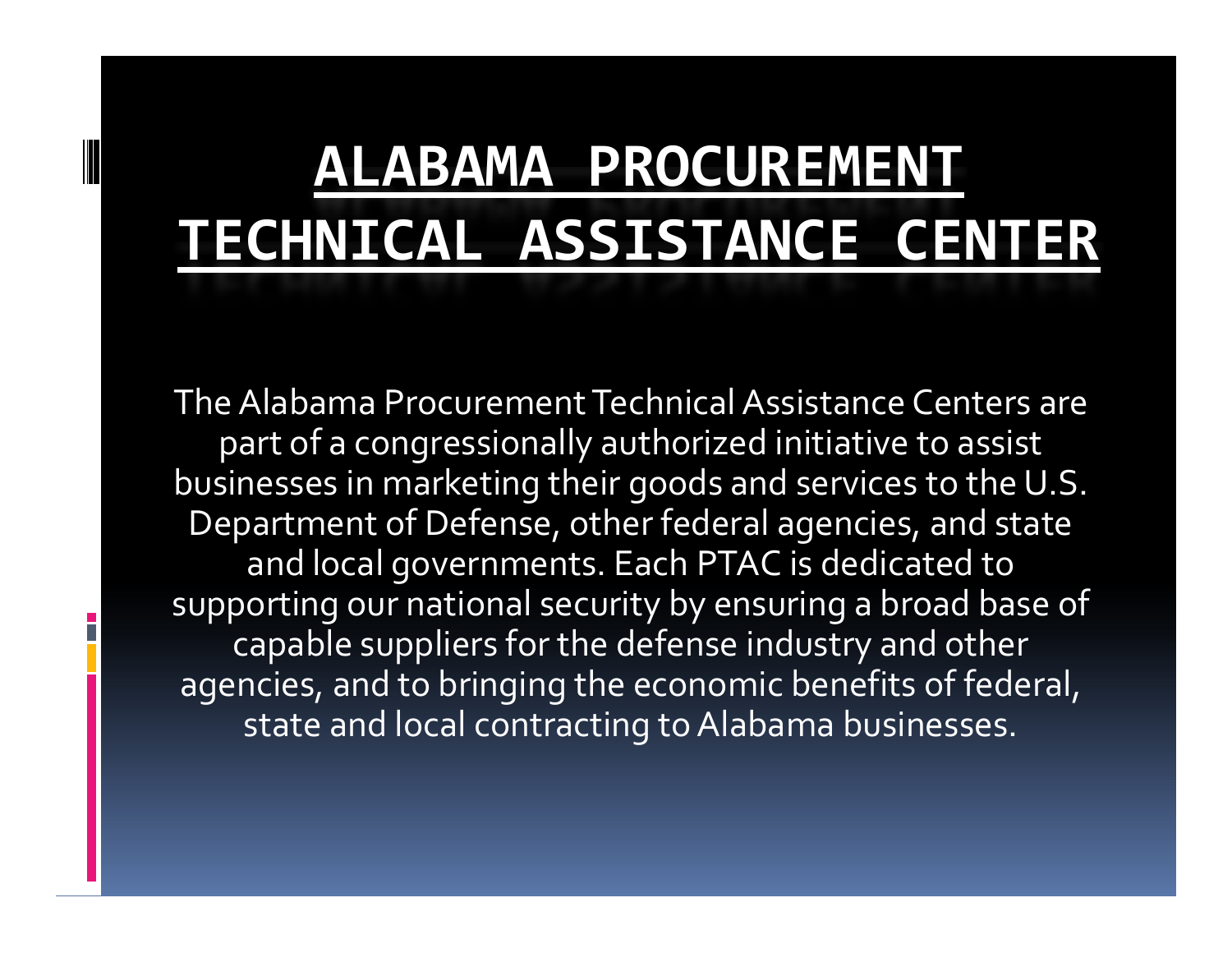#### Alabama PTAC Background

 $\bullet$ 

- *Approximately 1,000 small businesses use our government contracting bid matching service daily.*
- $\bullet$  *F FY2008 li <sup>t</sup> f d th <sup>t</sup> <sup>t</sup> For FY2008 our clients from around the state received more than \$2.6 billion in contract awards.*
- • *The money generated from these contract award d i d 52 464 j b f ds created or retained over 52,464 jobs for Alabama workers.*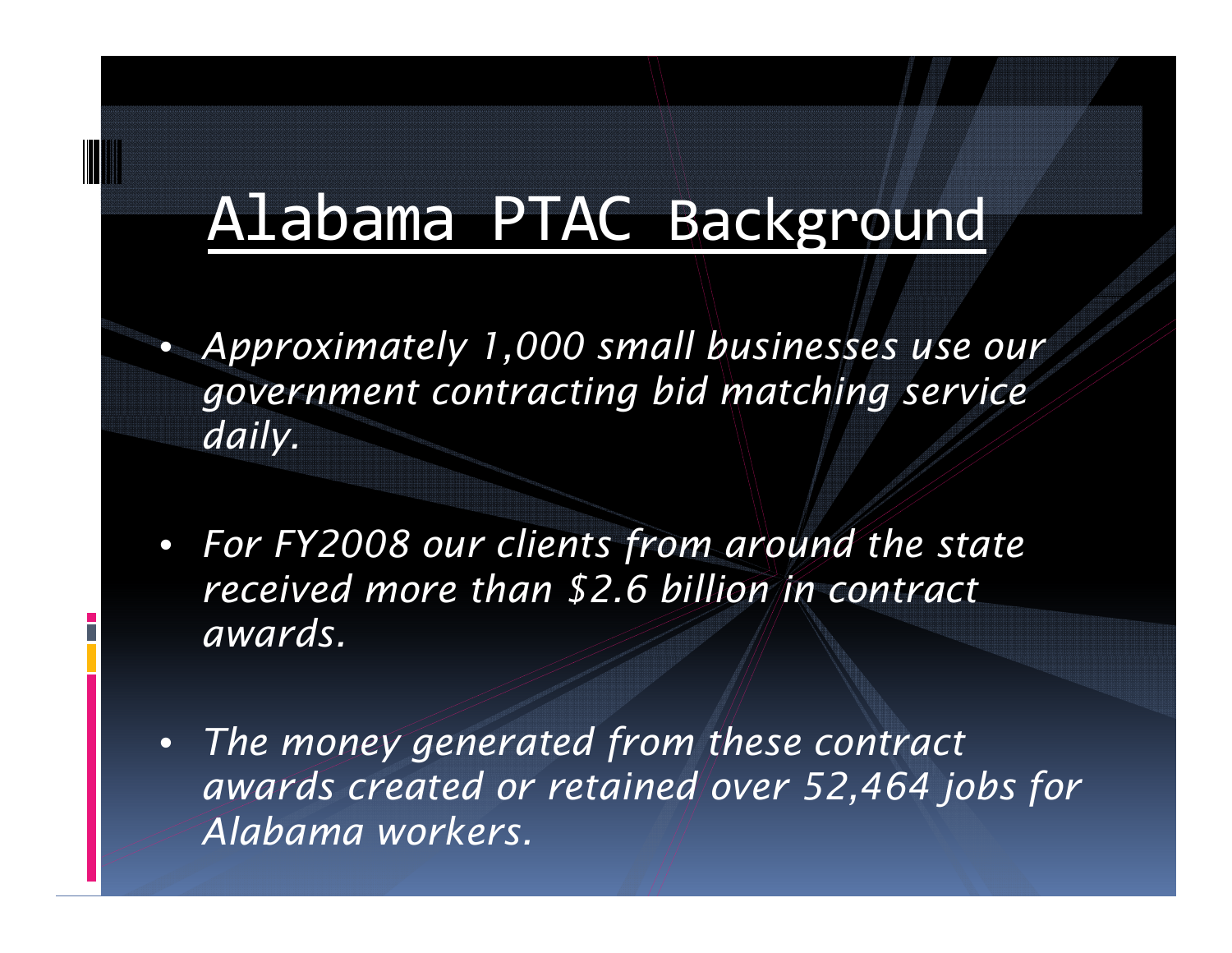# UAHuntsville SBDC/PTAC Mission Statement

*The UAH SBDC / PTAC is committed to helping small businesses to survive and thrive through comprehensive business counseling and training.*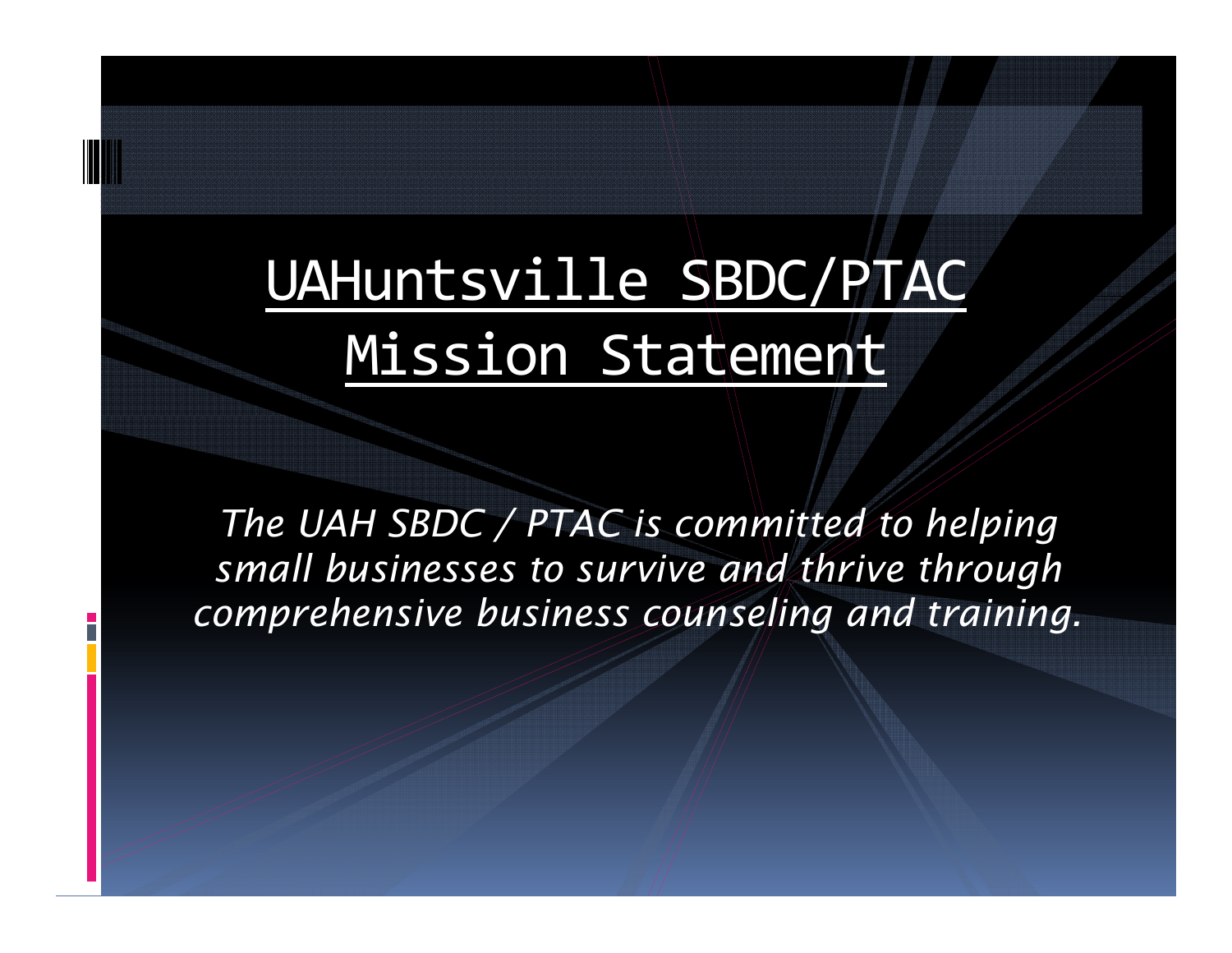#### UAHuntsville PTAC Background

 $\bullet$  *Serving small business owners and prospective g y overnment contractors in a 7 County area in Northeast Alabama.*

 $\bullet$  *The counties we service are: Cullman, DeKalb, Jackson, Limestone, Madison, Marsh ll a , & Morgan.*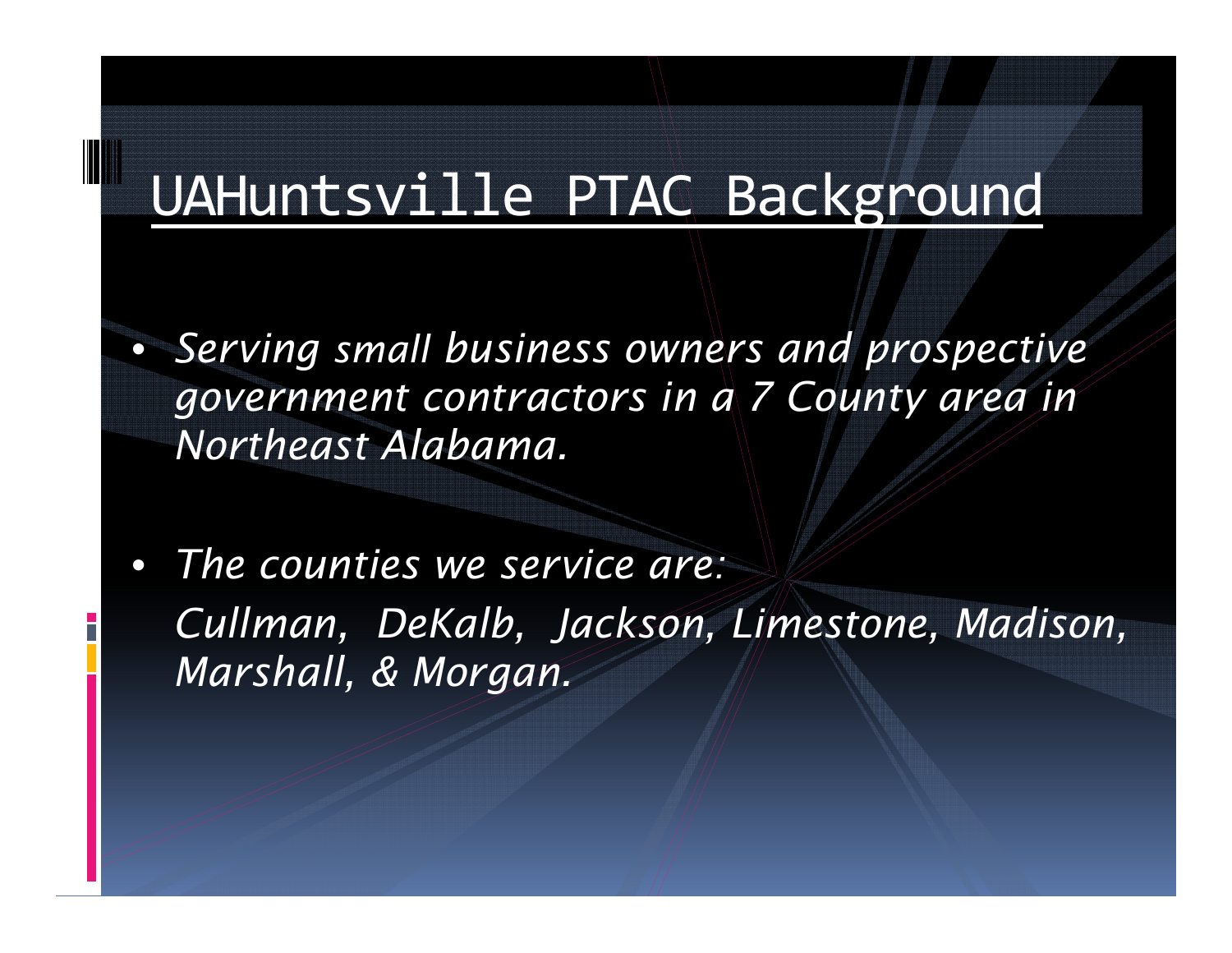# UAHuntsville PTAC Background

*Work in conjunction with:*

- *Small Business Administration (SBA)*
- *Alabama Small Business Development Network*
- *Local Chambers of Commerce*
- *Lending Institutions*
- $\bullet$ *Federal, State, and Local Agencies*
- *UAHuntsville*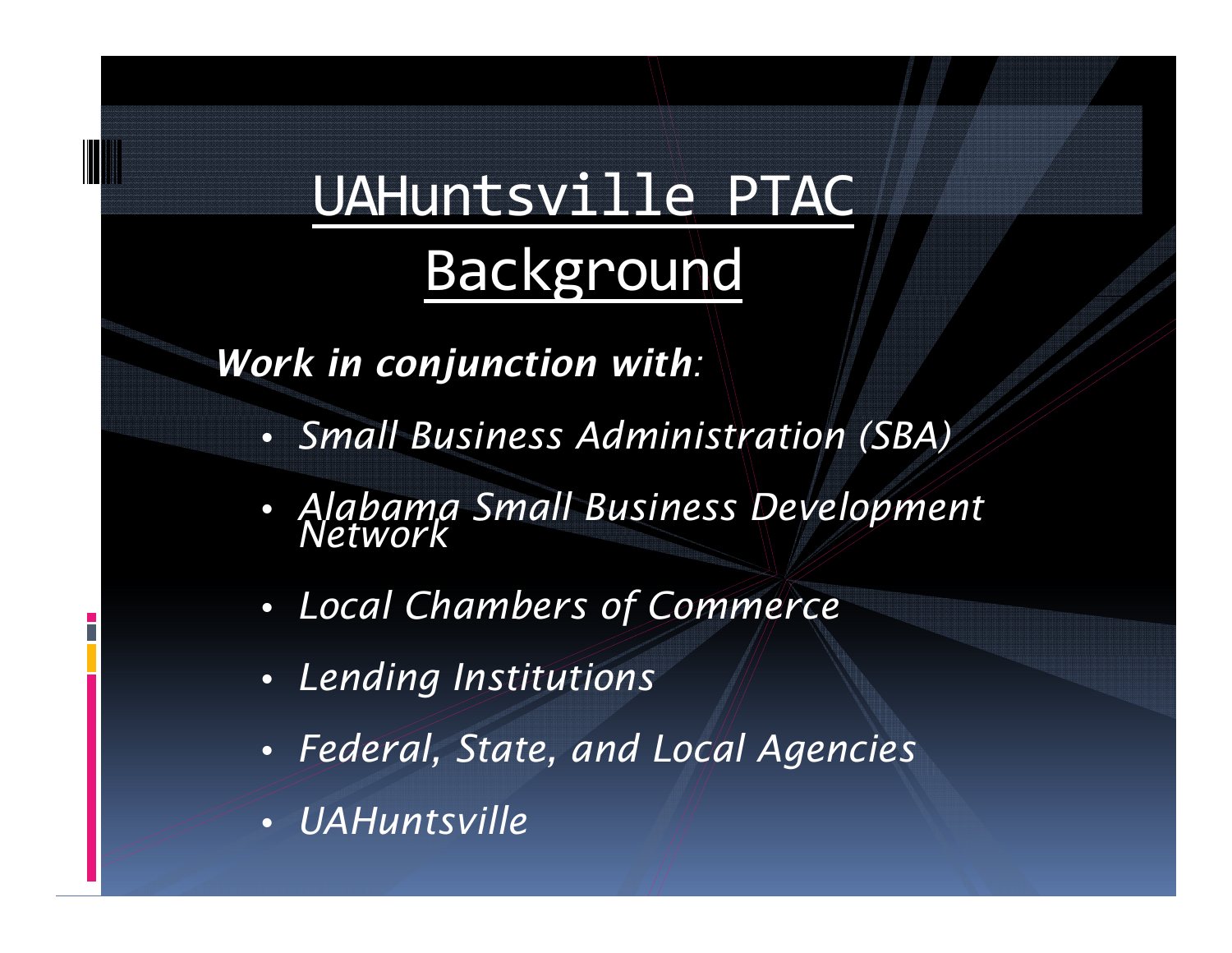# **UAHUNTSVILLE PTAC BACKGROUND**

*UAHuntsville PTAC has an active clientelebase of over 530 businesses. Over 460 businesses use our bid matching service daily .*

*For FY2009 UAHuntsville PTAC reported over \$400 illi d ll i d d million ollars i n contracts awar ed to our clients from local, state, and federal contracts, where they were either a prime or sub on the contract.*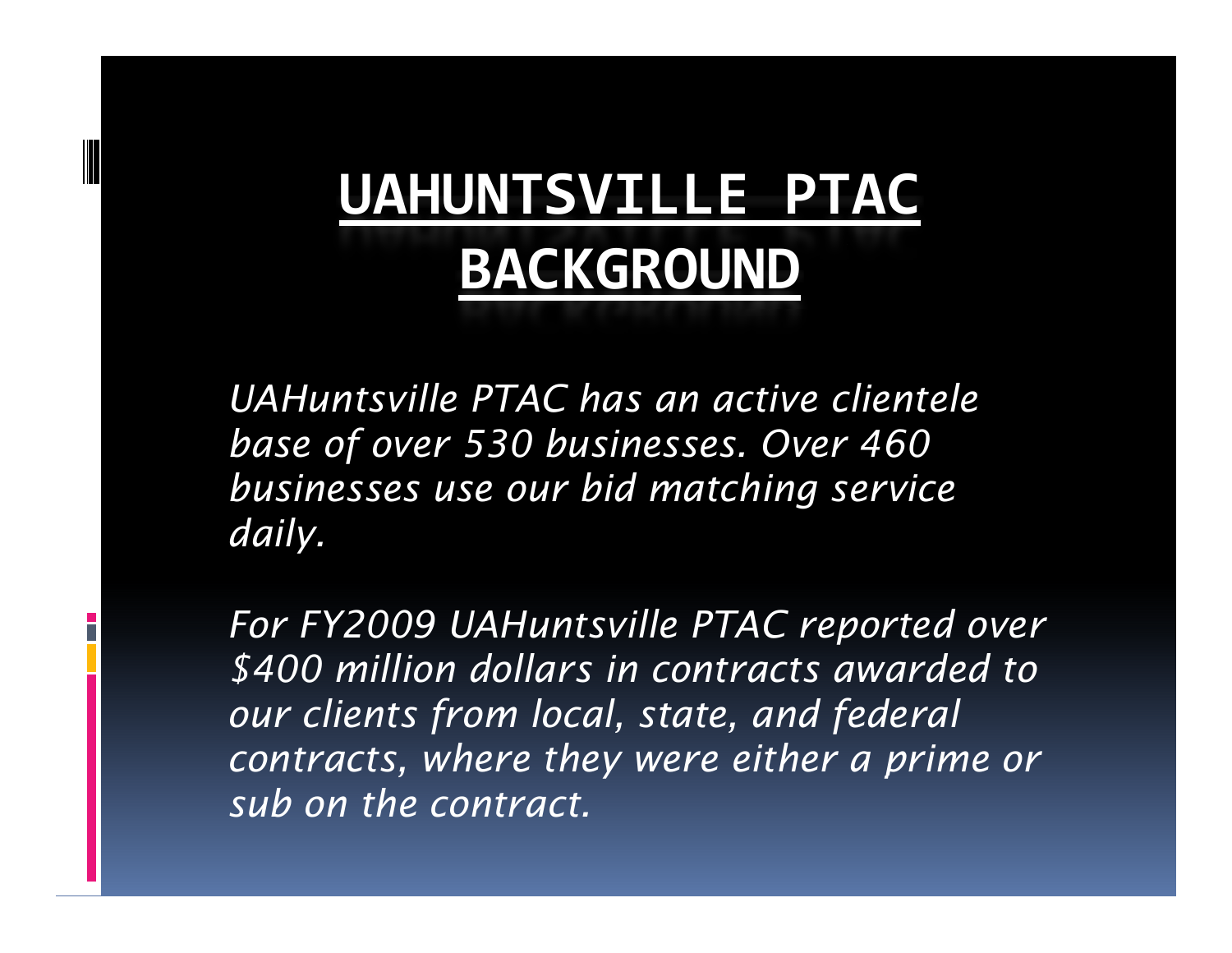### **SERVICES WE PROVIDE**

*One‐on‐One Counseling*

• *Evaluate your firm's potential to compete in diverse government markets*

•Assistance with 8(a) Business Development Program and HUBZone<br>Certification

•*Identify applicable small business socio-economic programs*

•*Analyze your competition*

•*Clarify government contracting requirements and regulations. (FAR- DFAR)* 

•*Assist with marketing research and contact support (includes: contact information for Prime Contractors and Federal Agencies)*

•*Assist with your government contracting questions*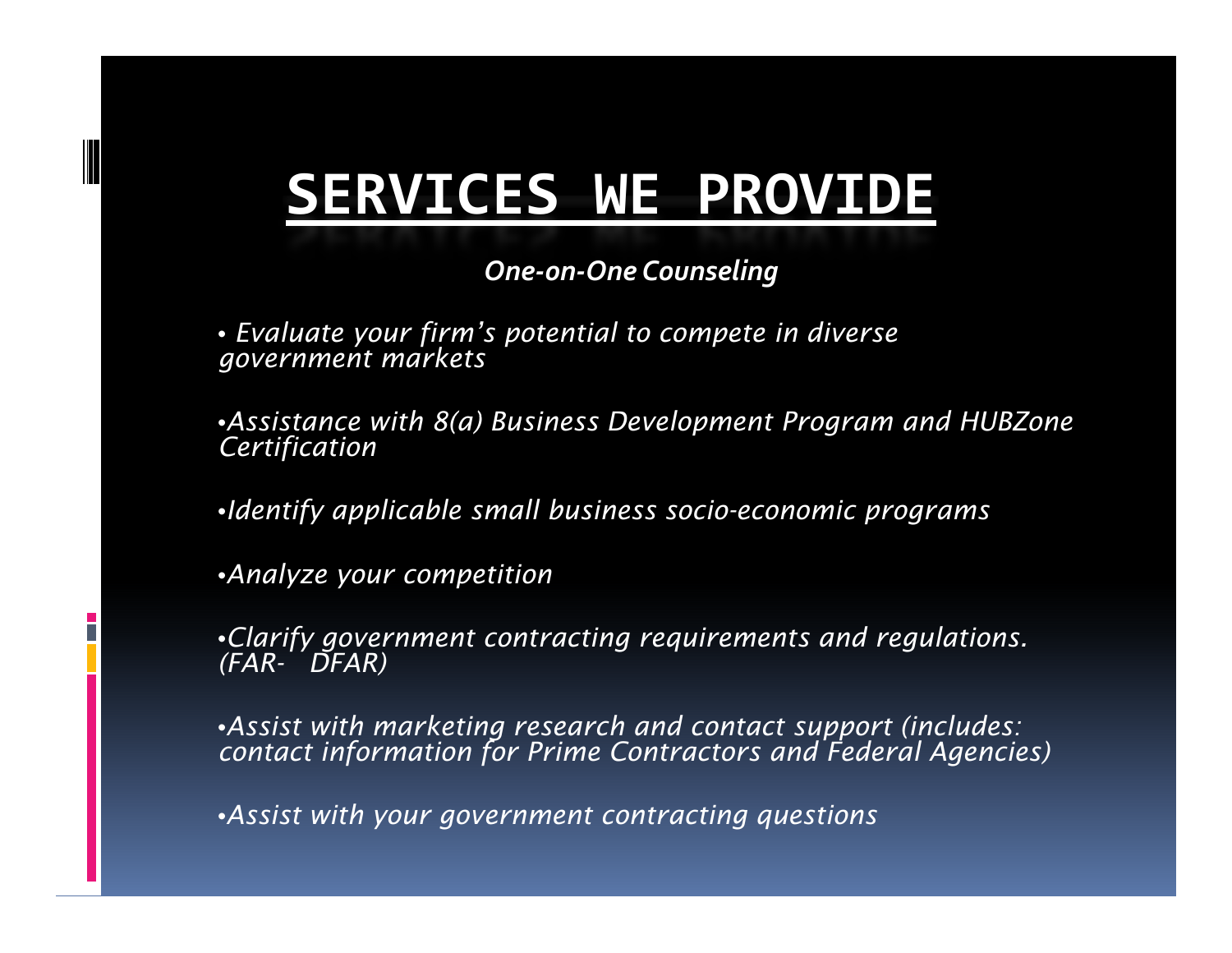### **SERVICES WE PROVIDE**

*No‐Cost Resources Include* **:**

- $\bullet$ *Company specific bid matching service*
- $\bullet$ *Government Specs and Tech Documents*
- $\bullet$ *Price and procurement histories*
- •*Lists of state and federal buying agency contacts*
- $\bullet$ *Lists of subcontracting contacts*
- •*Web site references*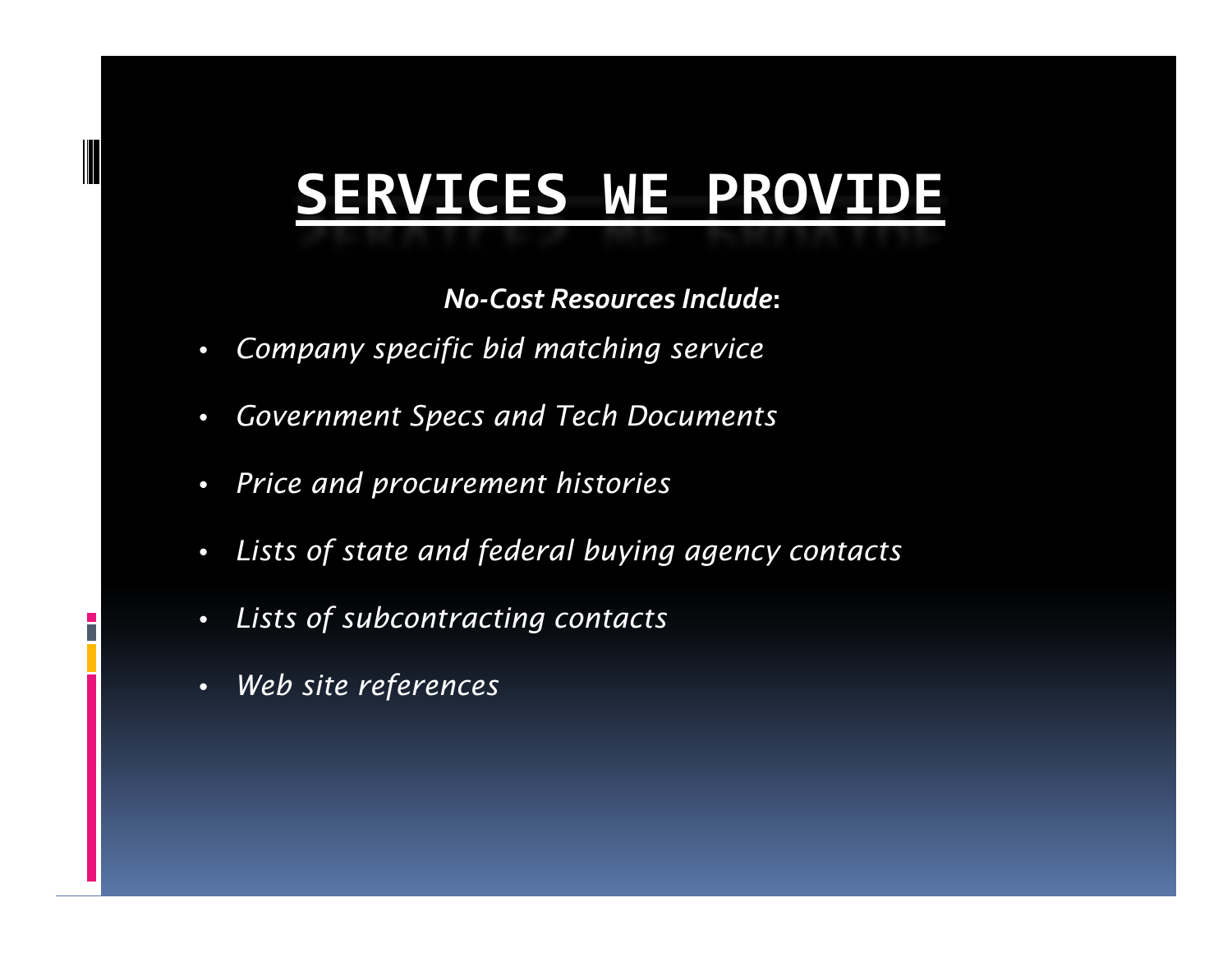## **Training We Provide**

In the up coming fiscal year we will be offering new and more diverse training *courses that deal with a wide array of government contracting issues:*

- $\bullet$ DCAA Compliance • SBIR / STTR
- $\bullet$ DoD Mentor/Protégé
- $\bullet$ GSA Schedule
- Government Contracting 101 Preparation
- 
- $\bullet$ • DIBBS
- $\bullet$ Capability Statement
- $\bullet$ ProposalWriting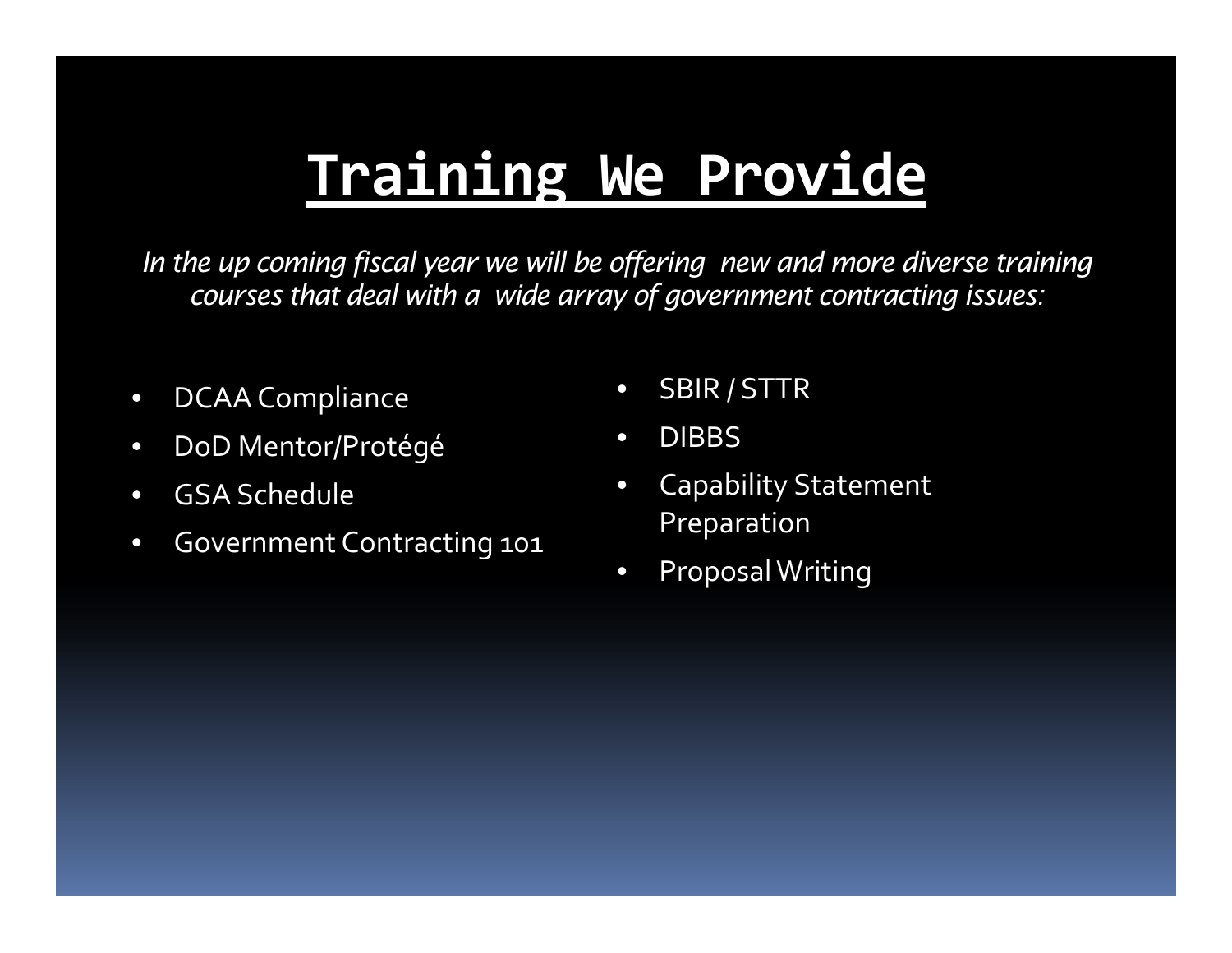### **UAHUNTSVILLE PTAC BID MATCHING SERVICE**

• *Locates government bid opportunities and eliminates time consuming searches.*

• *Provides specific daily reports delivered via e-mail based on a bid match profile for your company set up by a PTAC counselor, which includes keywords describing your product/services,*  NAICS codes, Federal Supply Codes and National Stock Numbers.

• *Provides a variety of government bid opportunities by searching Federal, State, and Local procurement data bases.*

• Only the bids you want to see based on your profile will be<br>delivered to you.

• **No Cost to our Clients.**